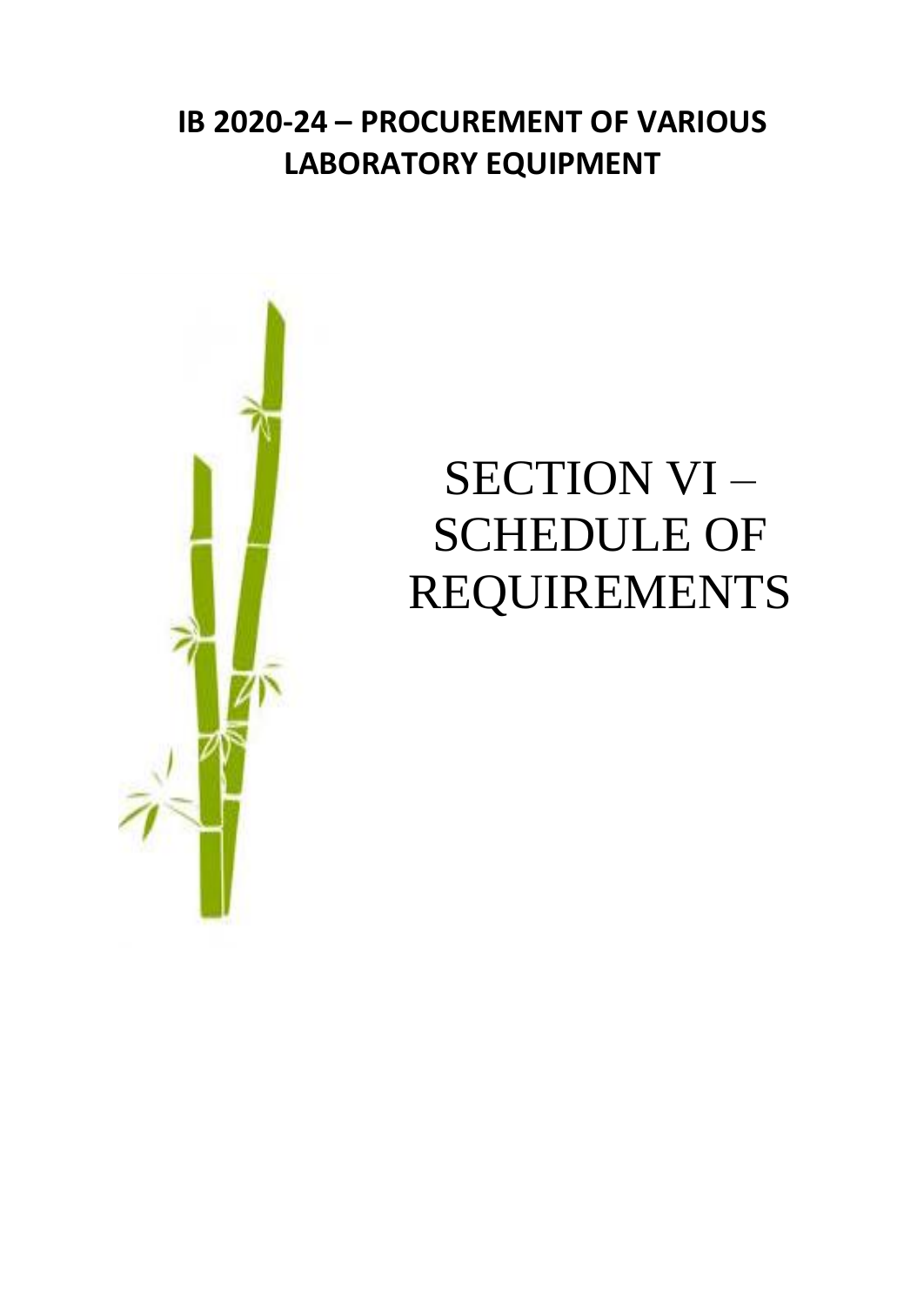## **IB No. 2020-24 PROCUREMENT OF Various Laboratory Equipment**

*The delivery schedule expressed as weeks/months stipulates hereafter a delivery date which is the date of delivery to the project site.*

| Item          | <b>Description</b>                                                                                                                                                                                                                                                                                                                                                                                                                                                                                                                                                                                                                                                                                                                                                                                                                                                                                                                                                                                                                                                                                                                                                                                                                                                                                                                                                                                                                                                                                                                                                                                                                                                                                                  | Quantity | Delivered,                                          |
|---------------|---------------------------------------------------------------------------------------------------------------------------------------------------------------------------------------------------------------------------------------------------------------------------------------------------------------------------------------------------------------------------------------------------------------------------------------------------------------------------------------------------------------------------------------------------------------------------------------------------------------------------------------------------------------------------------------------------------------------------------------------------------------------------------------------------------------------------------------------------------------------------------------------------------------------------------------------------------------------------------------------------------------------------------------------------------------------------------------------------------------------------------------------------------------------------------------------------------------------------------------------------------------------------------------------------------------------------------------------------------------------------------------------------------------------------------------------------------------------------------------------------------------------------------------------------------------------------------------------------------------------------------------------------------------------------------------------------------------------|----------|-----------------------------------------------------|
| <b>Number</b> |                                                                                                                                                                                                                                                                                                                                                                                                                                                                                                                                                                                                                                                                                                                                                                                                                                                                                                                                                                                                                                                                                                                                                                                                                                                                                                                                                                                                                                                                                                                                                                                                                                                                                                                     |          | weeks/ Months                                       |
| $\mathbf{1}$  | <b>HPTLC Accessories (Camag Linomat 5)</b><br>Technical Specifications: Object support: for objects up to 20x20 cm; Stage drive:<br>stepping motor 3200 steps/rotation, 8 steps=0.1mm. Band length 0 (spot) - 190mm in<br>steps 0.1mm. Speed approx. 10mm/s; the speed is automatically adapted such that a<br>whole number of passes is reached with the volume selected. Dosage syringe drive:<br>Stepping motor 1600 steps/ rotation, 100 nL=120 steps with 100 µL syringe; 100nL=24<br>steps with µL syringe. Sample dosage syringe: selectable 100 µL or 500 µL. Memory: 10<br>methods, backup min. 10 years. LCD display: 2 lines of 16 characters each. Main voltage:<br>220V; 60 Hz/VA. Gas Supply: 4-6 bar (60-90 PSI), preferably nitrogen; consumption<br>approximately 1.0L/min. Dimension: 360mm width, 510 mm length, 410 mm height.<br>Operation in stand-alone mode or under winCATS or VisionCATS. Sample application as<br>narrow bands using the spray-on technique. Application of solutions onto any planar<br>medium. Semi-automatic operation, only changing of sample (cleaning, filling, and<br>replacing the syringe) is performed manually. Includes: VisonCATS software license for 1<br>server including 2 years free update. Sample dosage syringe $100\mu$ L and $500 \mu$ L for<br>Linomat.                                                                                                                                                                                                                                                                                                                                                                                         | 1 lot    | calendar<br>45-60<br>days<br>from<br>receipt of NTP |
| 2             | <b>Refrigerated Micro centrifuge</b><br><b>Technical Specifications:</b><br>Maximum speed: at least 15,000 rpm (in 100 rpm increments)<br>Maximum RCF: at least 20,627 x g<br>Maximum Capacity: at least 36 x 1.5/2.0 mL<br>Run time: 99 min, 59 secs, continuous run, short run<br>Noise Level at Max. Speed: <58 dBa<br>Temperature Range: -10°C to 40°C (in 1°C increments)<br>Ambient Temperature Range: 5°C to 35°C<br>Accel/deccel profiles: Fast, soft<br>Maximum Heat Dissipation into Room: 1433 Btu/h (420W)<br>Electrical Requirement: 220 - 240 VAC, 50/60Hz<br>Weight: 32 kg (70.5 lb.)<br>Features:<br>Spin more samples per run with a maximum capacity of 36 x 1.5/2.0 mL tubes<br>Shorten run times with fast acceleration and deceleration<br>Inclusions:<br>1. Fixed Angle, Polypropylene with Snap-on Lid, 24 x 1.5/2.2 mL with 24 placers Rotor<br>2. 1 unit 3KVA AVR<br>Warranty: 3 years on parts and services against manufacturers defect with annual maintenance and<br>calibration.<br>Packaged with: After sales support (training from manufacturer's trained engineers/application specialist<br>for at least five (5) participants), quick response to requests (within 3 days from notice) especially if the<br>machine has problems, free services, and training on the use of the equipment simultaneous to<br>installation. No training will be considered non delivery of items                                                                                                                                                                                                                                                                                                 | 1 unit   |                                                     |
| 3             | Biological Safety Cabinet Level II, 4 ft.<br>Technical Specifications: Work surface with adjustable stand: 750 to 960 mm (30 to 39<br>in); Interior work surface area: 0.56 m2<br>Working height of front window: 200 mm; Maximum lifting height of front window: at least<br>535 mm; Maximum weight load of one-piece work tray: at least 50 kg<br>Maximum weight: load of divided work tray: 25 kg; Ventilation system: Exhaust/inflow air<br>volume: 400 m2/h (230 CFM); Heat emission at 25°C ambient: -0.15kW<br>Filter Specification: Supply/exhaust air filter: HEPA H 14 EN 1822, 99.999% at 0.3 um<br>particle size<br>Additional exhaust filter option (AEF): HEPA H 14 EN 1822, 99.999% at 0.3 um particle size<br>Certification: EN 12469; GS Nord Cert-TUV; Sound pressure level: <55 dB (A); Lighting<br>power: >1200 lx<br>Electrical requirement: 220-230 VAC/50-60 Hz; Power consumption: 0.4 kW; Current<br>consumption: 1.7 A; Protection class: I/ IP 20<br>Protective measure: Conductor connection; Service valves: up to 4 (installed through<br>access ports); Receptacles: One double, right side<br>Warranty: 3 years on parts and services against manufacturers defect with annual<br>maintenance and calibration.<br>Packaged with: After sales support (training from manufacturer's trained<br>engineers/application specialist for at least five (5) participants), quick response to<br>requests (3 days from notice) especially if the machine has problems, free services, and<br>training on the use of the equipment simultaneous to installation.<br>Inclusion: 1 unit 3kVA AVR, Third Party Calibration Certificate. No training will be<br>considered non delivery of items | 1 unit   |                                                     |